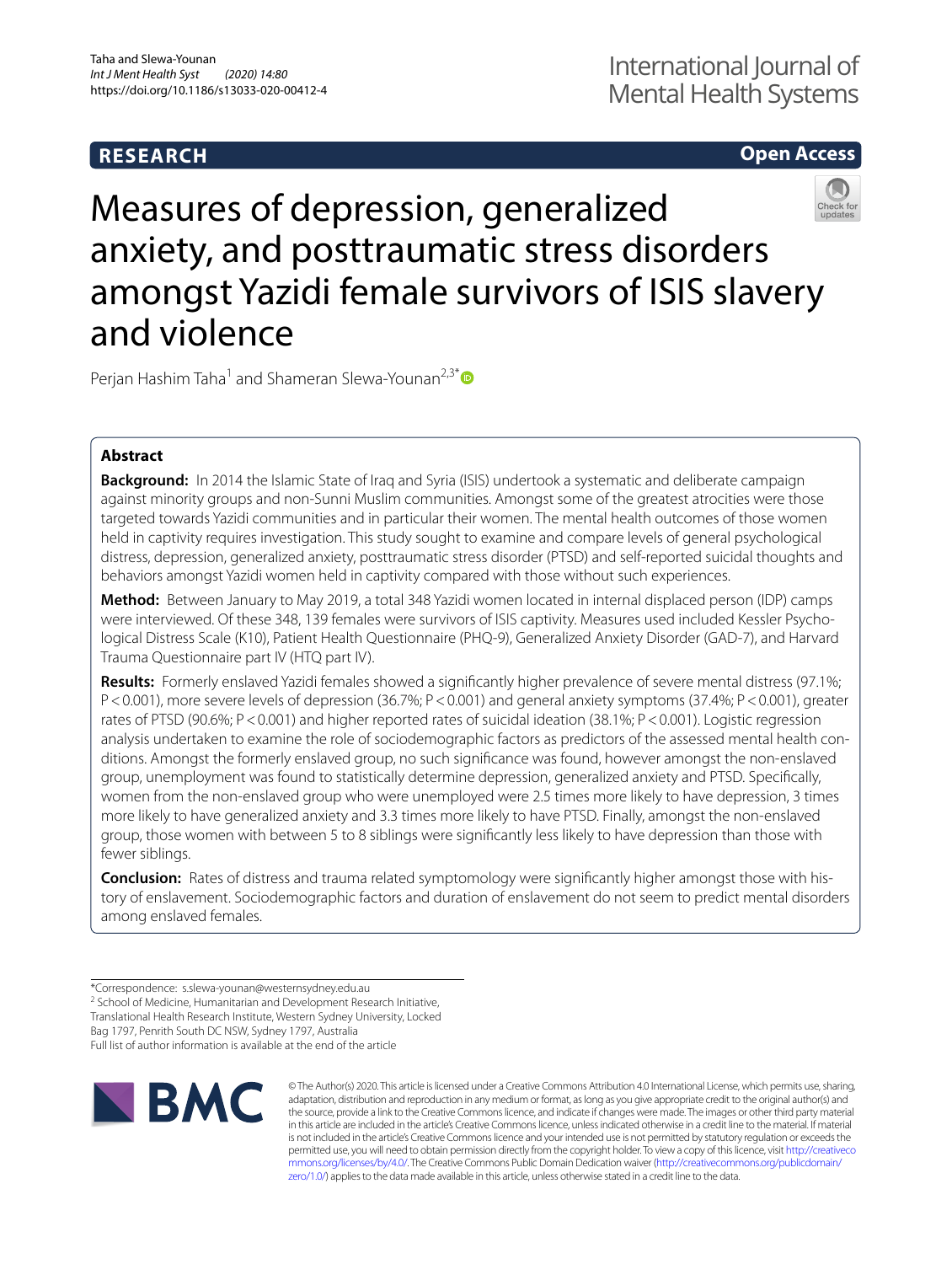**Keywords:** Yazidi, Enslavement, PTSD, Depression, Anxiety, Suicide

## **Background**

The Yazidis are Kurdish minority group living predominantly in the Northern Iraq, with a total worldwide population of 800,000 to 1,000,000  $[1]$  $[1]$ . There are few written documents on Yezidi history or their belief system and instead are a highly oral culture with strong focus on song and storytelling. Due to their ancient faith that integrates elements of Islamic beliefs with Zoroastrianism and Mithraism, misunderstanding has meant that persecution has been a historical constant for this community [\[2](#page-8-1), [3\]](#page-8-2). More recently, this community has sufered decades of discrimination and neglect by Saddam Hussein's regime specifcally and the Sunni extremists more broadly [\[4](#page-8-3)]. In August 2014, the terrorist organization known as the Islamic State of Iraq and Syria (ISIS) attacked began one of most deadliest genocides committed against the Yazidi homelands in northwestern Iraq [[5](#page-8-4)]. Facing forced religious conversion, many were killed  $[6]$  $[6]$ . In space of two weeks ISIS fghters rounded the city of Sinjar and surrounding towns and villages driving Yazidis to flee or seek refuge on Mount of Sinjar. Those who could not run away quickly were either killed or abducted [\[6](#page-8-5)]. It is estimated that about 5500 Yazidis were killed and approximately 6000 endured some period under ISIS captivity [\[6](#page-8-5), [6\]](#page-8-5) In addition to the mass killing, Yazidi women in particular were subjected to murder, enslavement, torture, rape, sexual violence. Thousands were captured and sold into sexual slavery [[6\]](#page-8-5) and or forced to marry ISIS fghters with estimates that approximately 3537 women and girls were abducted and another 3200 Yezidi women and children are still being held in ISIS captivity [[5\]](#page-8-4).

There is now strong evidence to support the deleterious impact wars and atrocities such as genocides have on the survivor's mental health and wellbeing [[8\]](#page-9-0). Furthermore, research has shown that survivors of multiple traumas exhibit more higher rates and greater severity of posttraumatic stress disorder (PTSD) [\[9](#page-9-1)] and that victims of recurrent sexual assaults, such as was the case of ISIS slavery experiences can lead to development of severe levels of PTSD symptoms [[9\]](#page-9-1). Indeed, the experience of rape and sexual violence have shown to be associated with serious mental health disorders  $[10]$  $[10]$ . The victims are more likely to sufer from PTSD and major depressive disorder (MDD) [[11\]](#page-9-3) with other sequalae including are other anxiety disorders, sexual dysfunction, dissociative disorders, and suicide attempts. [[12](#page-9-4)].

To date, there has been a number of investigations that have demonstrated that the ISIS captivity and sexual slavery led to both immediate and long-term consequences for the mental health of the Yazidi women and girl survivors [\[13](#page-9-5), [14\]](#page-9-6). Placing these experiences into the cultural and religious framework of the Yazidis, where any sexual contact or marriage outside the caste or with non-Yazidis is forbidden  $[1]$  $[1]$ , it is clear that one of the most tragic outcomes being suicide may be related to the notion that some of these survivors killed themselves in order not to live with the supposed "dishonor"  $[1]$  $[1]$ . The impact of enslavement can be felt by the survivors through experiences such as witnessing of the death and murder of their spouses and children [\[11](#page-9-3)] and separation from their home environment leading to an interruption of their attachment to their homes, families and friends and leading to more traumatization [\[15](#page-9-7)].

Duhok is a northeast city in Iraq and hosts the largest proportion of internally displaced persons (IDPs) within 17 camps. These camps are overseen and managed by the Board of Relief and Humanitarian Afairs (BRHA), which has established the partnerships with core humanitarian agencies such as United Nations High Commissioner for Refugees (UNHCR), United Nations International Children's Emergency Fund (UNICEF) and German Corporation for International Cooperation (GIZ). It is estimated that the numbers of IDPs living in Duhok camps is approximately 168,183. According to BRHA report of January 2019, the majority of displaced families are originally from Sinjar District which represent more than half of the total IDPs in Duhok [\[16](#page-9-8)]. Currently, Yazidis Kurds represent 90.3% of the total population of camps inhabitants. Across all IDP camps in Duhok, 51% of adult camp inhabitants or 42,098 are adult females [[16\]](#page-9-8).

The UN organization, United Nations Fund for Population Activities (UNFPA) and the Directorate General of Health established the Duhok Survivors' Centre to meet the physical and mental health needs of women and girls fleeing ISIS. The second center is located in Chamchamal city and is a project of the Jiyan Foundation for Human Rights, an international organization based in Germany with offices and programs in Iraq. This healing garden is a place of rest and security for women, children and their families who have experienced violence and persecution. These are the only two specialized facilities in Iraq that focus on helping women who have experienced genderbased violence. All ISIS female survivors entered these two centers for registration and/or therapy were invited to participate in our study during the period of January to May 2019.

With the previous research in mind, this cross-sectional study sought examine the impact of sexual slavery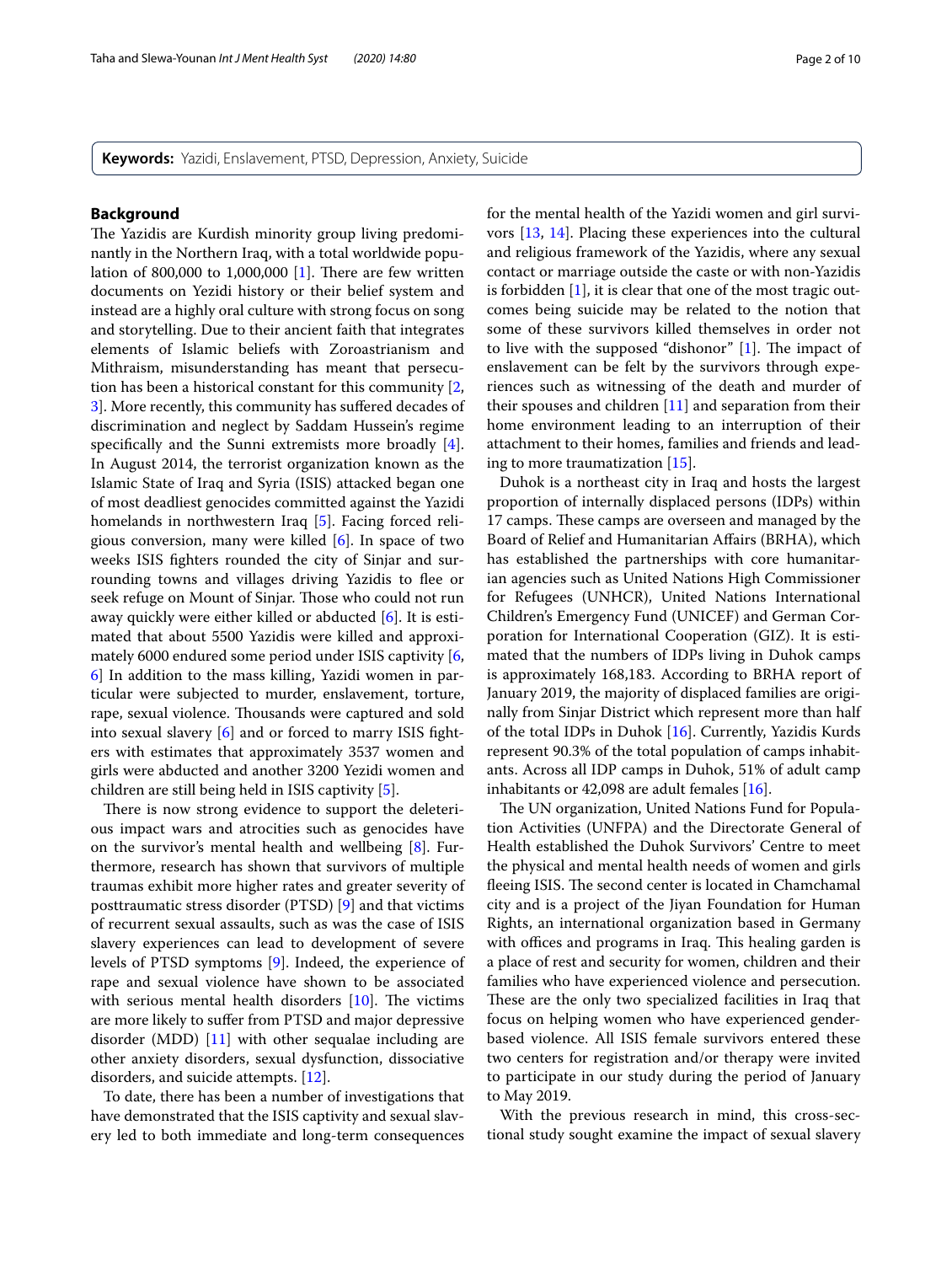and captivity experienced by captured Yazidi females compared to those not enslaved on measures of trauma related mental health disorders and suicidal behaviours. Specifcally, rates and symptom severity of major depressive disorder, generalized anxiety disorder, posttraumatic stress disorder, and suicide thoughts and behaviours were examined amongst Yazidi females with history of enslavement were compared to Yazidi females without such a history. Secondly, the role of sociodemographic factors as predictors of depression, generalized anxiety and PTSD amongst the two groups were analysed.

## **Methods**

## **Study design and participants**

A cross sectional comparative study design was undertaken between January and May 2019. Participants were 348 Yazidi women and girls who were living in IDP camps of Duhok city. The participants were divided into two groups which comprised of 139 Yazidi females who had survived ISIS slavery and 209 Yazidi females who had not experienced enslavement. Participants of the frst group (formerly enslaved) were recruited from all new case registered at Duhok Survivors' Centre and Jiyan Foundation for Human Rights during the period of January to May 2019. Inclusion criteria included being Yazidi background, female, 17 years age or older, held captive as an ISIS slave, living in the IDP camps in Duhok province in Kurdistan region of Iraq and an absence of cognitive impairment thereby allowing for the ability to comprehend and provide consent. A total of 150 Yazidi female survivors of ISIS captivity were asked to take part in this assessment. Of them, 11 refused to participate giving no reasons for refusal apart from their personal desire resulting in response rate of 92.7%.

Participants in the second group comprised of Yazidi females who had not experienced enslavement but were matched for all other inclusion criteria of enslavement group. Additionally, all participants (enslaved and nonenslaved) were recruited prior to receiving psychiatric treatment.

An attempt to approximate a random sample was undertaken when recruitment into the non-enslaved group. Using a simple random sampling method, the names of the 17 IDP camps managed by BRHA were assigned a number and one was selected, that being Khanky camp. The 17 camps are as follows: Bajid Kandala 1 and 2; Khanky; Qadya (Rawanga); Kabartu 1 and 2; Sharya; Dawidiya; Bersivy 1 and 2; Chamishko; Germawa; Esyan; Shekhan; Mamrashan; Mamilyan and Darkar. The number of adult females in this camp was 4,098. Next, using a systematic random sampling procedure, one from every 20 females was selected, resulting in 210 women invited to participate and all but one, agreed, resulting in response rate 99.5%.

Following, written informed consent, participants were interviewed by two experienced female clinical psychologists who were trained on the use of the study instruments. All measures were administered in either Arabic or Kurdish, as per the preference of the participant being interviewed. Data on socio-demographic characteristics was collected in addition to administration measures of psychological distress, major depressive disorder, generalized anxiety, and PTSD. All participants who were reporting symptom levels of moderate to severe and/or reported suicide risk were contacted by the psychiatrist in the two centres as a matter of urgent management.

Approval for the study was sought and obtained from the Scientifc Committee of College of Medicine, University of Duhok and the Research Ethics Committee of Duhok Directorate General of health (reference number 12032019-2). Further, permission from the Directors of the Duhok Survivors' Centre and Jiyan Foundation for Human Rights were sought and obtained.

#### **Study Instruments**

## *Sociodemographic data*

Measures of socio-demographic characteristics and enslavement data were collected. This namely included age, marital status, original and current address, number of siblings, current household members, education, occupation, family socio-economic status, length of enslavement (if any), and sexual assault/rape history.

## *Kessler psychological distress scale (K10)*

The K10 is a 10-item questionnaire intended to yield a global measure of distress based on questions regarding anxiety and depressive symptoms that a person has experienced in the most recent 4 weeks period.[[17\]](#page-9-9) [[18](#page-9-10)] Using a 5-point scale  $(1=$  none of the time;  $5=$ all of the time), a total score of 25 or greater has been used to estimate prevalence of mental disorders.  $[18]$  $[18]$  This measure had a high internal reliability (Cronbach's  $\alpha$  = 0.908).

## *Patient health questionnaire (PHQ‑9)*

PHQ-9 is an self-report instrument used for criteria based diagnosis of depressive disorder.[\[19](#page-9-11)] It consists of 9 items derived from diagnostic and statistical manual of mental disorders (DSM-IV).[\[20](#page-9-12)] Participants are asked to consider over the last 2 weeks, how often they have been bothered by a list of nine problems, for example, "Little interest or pleasure in doing things". Items are scored against a Likert scale ranging from 0 (Not at all) to 3 (Nearly every day) with summed total scores ranging from 0 to 27.[\[21](#page-9-13)] It can be used also to assess depression severity with categories as follows: 'no depression' (1–4),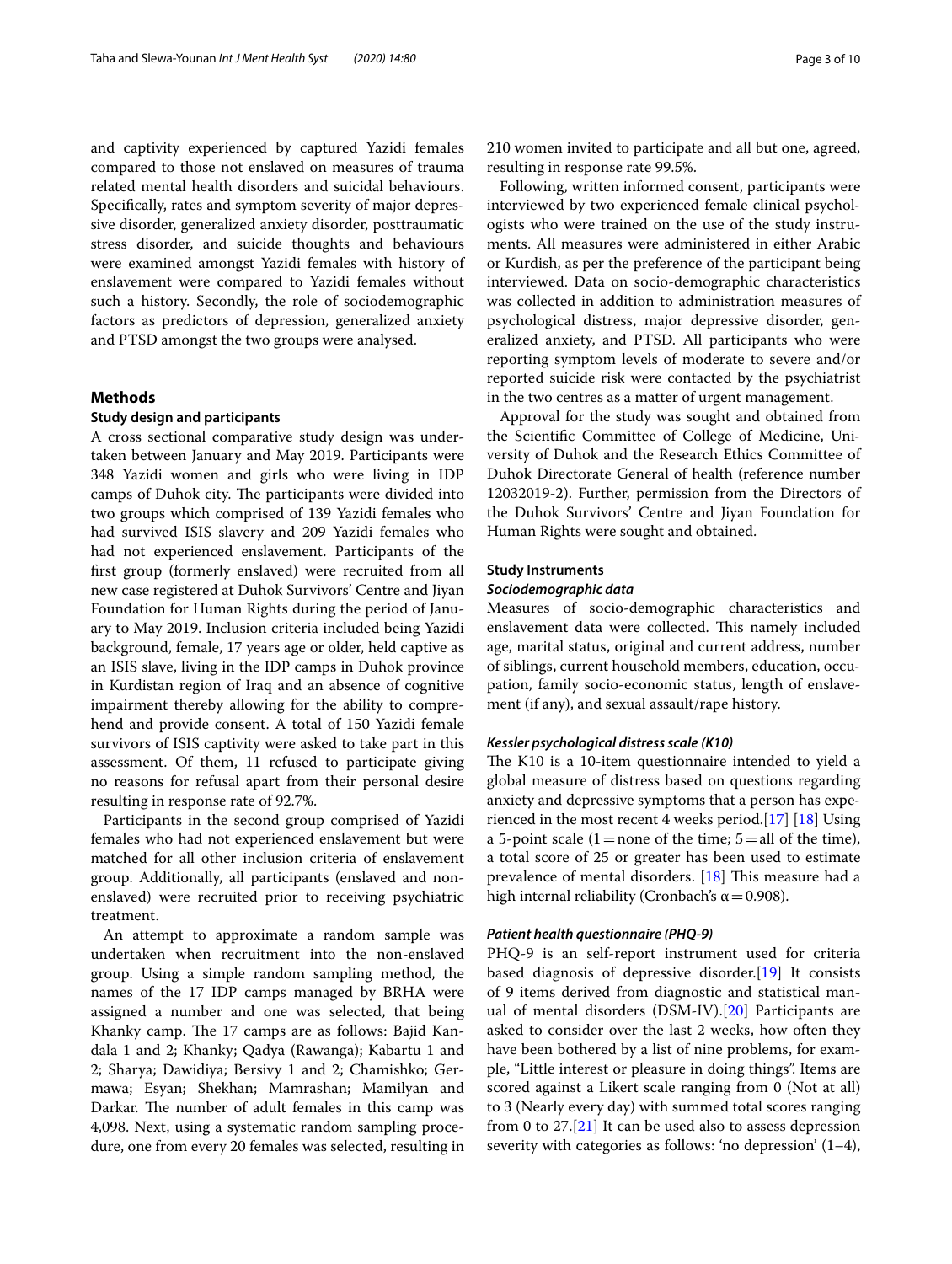mild depression (5–9), moderate depression (10–14), moderately severe depression (11–19) and severe depression (20–27). Cronbach's alpha in the present study sample was  $\alpha$  = 0.837, indicating good reliability.

## *Generalized anxiety disorder 7‑item (GAD‑7) scale*

GAD-7 a 7-item scale designed to assess symptoms of anxiety [\[20](#page-9-12)]. Participants are asked to how frequently over past two weeks they have been bothered by list of seven problems such as for example, "Feeling nervous, anxious, or on edge"  $[21]$  $[21]$ . Items are scored as:  $0 = not$ at all,  $1 =$  several days,  $2 =$  more than half the days, 3=nearly every day with summed total scores ranging from 0 to 21. Total GAD-7 scores are categorized minimal  $(0-4)$ , mild  $(5-9)$ , moderate  $(10-14)$  and severe  $(14–20)$ . The GAD-7 is considered to be reliable to assess anxiety and the internal consistency for this study sample was moderate ( $\alpha$  = 0.781).

## *Harvard trauma questionnaire (HTQ)*

The HTQ is a widely used, cross-cultural self-report checklist assessing the occurrence and frequency of various types of traumatic events as well as PTSD symptomatology. It consists of four parts, however only part IV was included in the present study, being directly relevant to the assessment of PTSD. A score of 2.5 or above is considered to indicate a high probability of clinically significant PTSD symptomatology  $[22]$  $[22]$  $[22]$ . The HTQ has very good psychometric properties, including high test–retest reliability and internal consistency for part IV. Cronbach' s alpha in the current study was high ( $\alpha$  = 0.950).

## **Statistical analysis**

Statistical analyses were carried on using the IBM Statistical Package for Social Sciences (SPSS), version 22.0. [[23\]](#page-9-15) Comparisons were undertaken to examine the difference between the two groups (enslaved versus nonenslaved) across the severity categories for each mental health measures using Chi-square test of independence or Fisher's exact test, as appropriate, or t-tests. To test the infuence of socio-demographic characteristics and enslavement related variables on the mental health measures amongst the two participant groups (enslaved and non-enslaved), binary logistic regression was undertaken.

## **Results**

### **Socio‑demographic characteristics**

Table [1](#page-3-0) presents the socio-demographic characteristics of the two participant groups.

The mean age of the females as a whole group was 31.9  $(\pm 14.5)$  years. The mean age of the enslaved group was 30.7 years and  $(\pm 13.6)$  years and the non-enslaved average age was 32.8 ( $\pm$ 15.1) years. Both groups have minimal years of education which ranged for the group as a whole from 0 to 12 years, with average years of education amongst enslaved group 2.16 years compared to

## <span id="page-3-0"></span>**Table 1 Socio-demographic characteristics of the enslaved versus non-enslaved Yazidi females**

|                                 | <b>Total group</b><br>$(n=348)$ | Formerly enslaved<br>$(n=139)$ | Non-enslaved<br>$(n=209)$ | Comparison |              |
|---------------------------------|---------------------------------|--------------------------------|---------------------------|------------|--------------|
|                                 | M<br>(SD, range)                | M<br>(SD, range)               | М<br>(SD, range)          | t          | P            |
| Age                             | 31.9 (14.5, 17-96)              | 30.7 (13.6, 17-75)             | 32.8 (15.1, 17-96)        | $-1.31$    | 0.191        |
| Years of education <sup>a</sup> | $2.13(3.6, 0-12)$               | $2.16(3.3, 0 - 12)$            | $2.12(3.8, 0-12)$         | 0.109      | 0.913        |
| Months of enslave-<br>ment      | $\qquad \qquad -$               | 13.86 (16.06, 1-60)            | -                         |            |              |
| Comparison                      |                                 |                                |                           |            |              |
|                                 | N(%                             | N(% )                          | N(%                       | $X^2$      | P            |
| Current Marital status          |                                 |                                |                           | 10.915     | $0.001*$     |
| Married                         | 235 (67.5)                      | 108 (77.7)                     | 127 (60.8)                |            | $\mathbf{v}$ |
| Unmarried                       | 113 (32.5)                      | 31(22.3)                       | 82 (39.2)                 |            |              |
| Current Work Status             |                                 |                                |                           | 206.86     | $< 0.001$ ** |
| Employed                        | 172 (49.4%)                     | 3(2.2)                         | 169 (80.9)                |            |              |
| Unemployed                      | 176 (50.6%)                     | 136 (97.8)                     | 40 (19.1)                 |            |              |
| Number of siblings              |                                 |                                |                           | 0.579      | 0.749        |
| 1-4 siblings                    | 51(14.8)                        | 23(16.5)                       | 28 (13.6)                 |            |              |
| 5-8 siblings                    | 192 (55.7)                      | 76 (54.7)                      | 116 (56.3)                |            |              |
| $\geq$ 9 siblings               | 102 (29.6)                      | 40 (28.8)                      | 62(30.1)                  |            |              |

M mean, SD Standard Deviation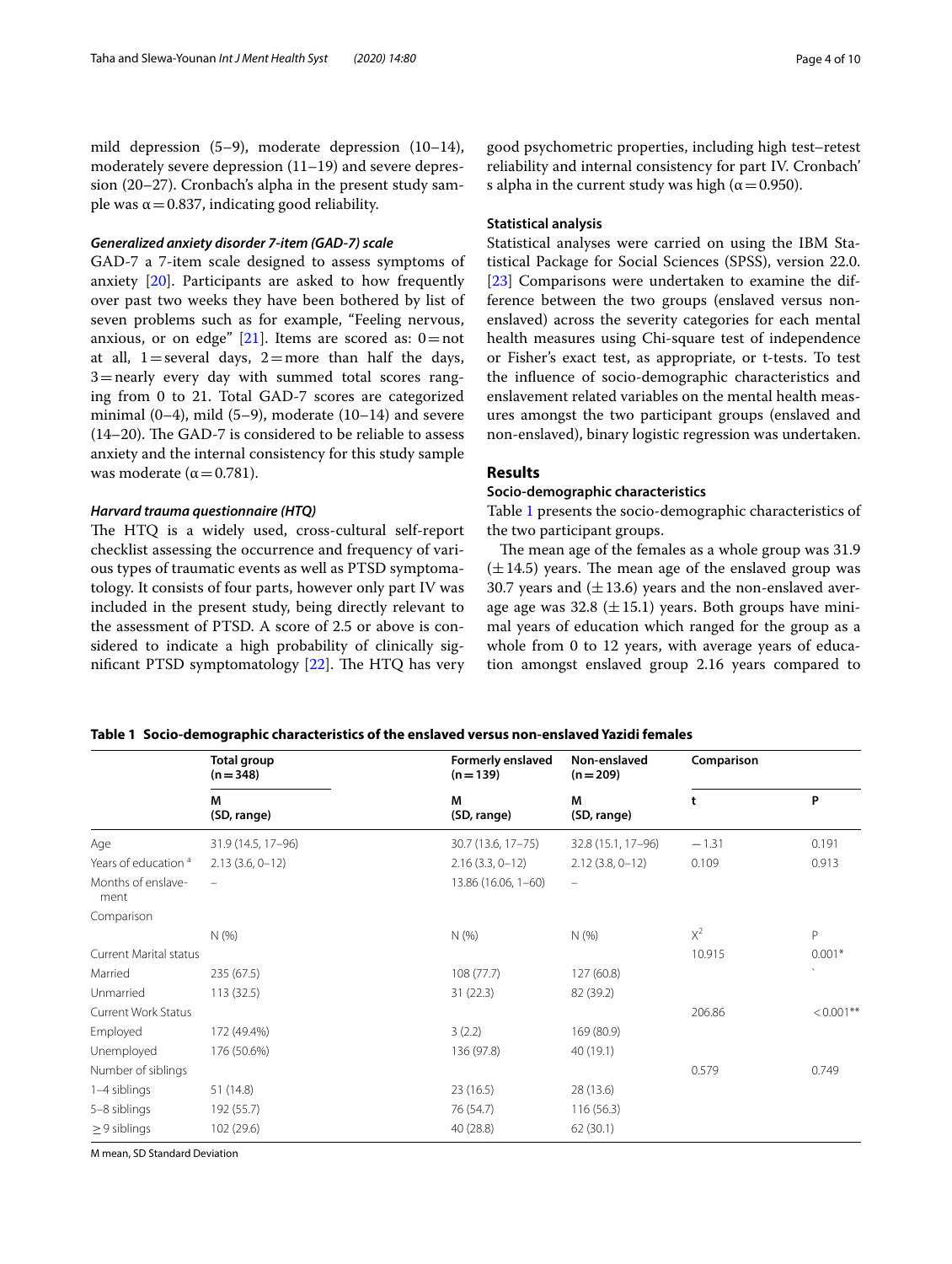2.12 years for the non-enslaved group. Marital status differed signifcantly between the two groups. In particular, while a majority of participants in both groups were married (77.7% enslaved and 60.8% of non-enslaved), there was a larger proportion of unmarried women amongst the non-enslaved group compared to the enslaved group ( $X^2$ =10.92, p=0.001). There was also a statistically signifcant diference between the two groups with respect to employment status, with only 2.2% of formerly enslaved women employed compared to 80.9% of nonenslaved women  $(X^2=206.86, p<0.001)$ . Both groups were similar in number of siblings reported, ranging from 0 to 16 for the group as a total. Finally, the length of reported ISIS captivity for the enslaved group ranged from 1 to 60 months with a mean of 13.86 month.

## **Clinical characteristics**

Table [2](#page-4-0) reports the rates of psychological distress levels, the frequency and severity categories of common trauma related mental health disorders and suicidal behaviors amongst enslaved versus non-enslaved Yazidi females.

There was a statistically significant difference found on psychological distress levels reported by the two group. Specifcally, 79.1% of the formerly enslaved group reported severe distress levels compared with 46.4% of the non-enslaved group who reported no

<span id="page-4-0"></span>

|                | Table 2 Psychological distress, mental health disorders and suicidal behaviours amongst enslaved versus non-enslaved |  |  |
|----------------|----------------------------------------------------------------------------------------------------------------------|--|--|
| Yazidi females |                                                                                                                      |  |  |

|                                     | <b>Total group</b><br>$(n = 348)$<br>N (%) | Formerly enslaved<br>$(n = 139)$<br>N(% ) | Non-enslaved slaves x2<br>$(n = 209)$<br>N(% |         | P            |
|-------------------------------------|--------------------------------------------|-------------------------------------------|----------------------------------------------|---------|--------------|
| Psychological Distress Levels (K10) |                                            |                                           |                                              | 139.958 | $< 0.001$ ** |
| None                                | 105 (30.2)                                 | 8(5.8)                                    | 97 (46.4)                                    |         |              |
| Mild                                | 65 (18.7)                                  | 14(10.1)                                  | 51(24.4)                                     |         |              |
| Moderate                            | 34 (9.8)                                   | 7(5)                                      | 27 (12.9)                                    |         |              |
| Severe                              | 144(41.4)                                  | 110 (79.1)                                | 34 (16.3)                                    |         |              |
| Depression (PHQ-9)                  |                                            |                                           |                                              | 119.284 | $< 0.001$ ** |
| Minimal or none                     | 27(7.8)                                    | 4(2.9)                                    | 23(11)                                       |         |              |
| Mild                                | 27(7.8)                                    | 12(8.6)                                   | 87 (41.6)                                    |         |              |
| Moderate                            | 87(25)                                     | 25 (18)                                   | 62 (29.7)                                    |         |              |
| Moderately severe                   | 80(23)                                     | 47 (33.8)                                 | 33 (15.8)                                    |         |              |
| Severe                              | 55 (15.8)                                  | 51 (36.7)                                 | 4(1.9)                                       |         |              |
| Generalised Anxiety (GAD-7)         |                                            |                                           |                                              | 111.283 | $< 0.001$ ** |
| None                                | 60 (17.2)                                  | 9(6.5)                                    | 51(24.4)                                     |         |              |
| Mild                                | 122(35.1)                                  | 19 (13.7)                                 | 103 (49.3)                                   |         |              |
| Moderate                            | 106 (30.5)                                 | 59 (42.4)                                 | 47 (22.5)                                    |         |              |
| Severe                              | 60 (17.2)                                  | 52 (37.4)                                 | 8(3.8)                                       |         |              |
| Probable PTSD (HTQ-IV)              |                                            |                                           |                                              | 87.355  | $< 0.001$ ** |
| No                                  | 137 (39.4)                                 | 13 (9.4)                                  | 124 (59.3)                                   |         |              |
| Yes                                 | 211 (60.6)                                 | 126 (90.6)                                | 85 (40.7)                                    |         |              |
| Suicide thoughts                    |                                            |                                           |                                              | 19.166  | $< 0.001$ ** |
| None                                | 259 (74.4)                                 | 86 (61.9)                                 | 173 (82.8)                                   |         |              |
| Yes                                 | 89 (25.6)                                  | 53 (38.1)                                 | 36 (17.2)                                    |         |              |
| Suicide attempts                    |                                            |                                           |                                              | 3.991   | 0.064        |
| None                                | 314 (90.2)                                 | 120 (86.3)                                | 194 (92.8)                                   |         |              |
| Yes                                 | 34 (9.8)                                   | 19 (13.7)                                 | 15(7.2)                                      |         |              |
| Method of suicide attempt           |                                            |                                           |                                              | 9.576   | 0.088        |
| Drug ingestion                      | 5(18.5)                                    | 4(28.6)                                   | 1(7.7)                                       |         |              |
| Self- immolation                    | 5(18.5)                                    | 1(7.1)                                    | 4(30.8)                                      |         |              |
| Hanging                             | 6(22.2)                                    | 2(14.3)                                   | 4(30.8)                                      |         |              |
| Drowning                            | 3(11.1)                                    | 2(14.3)                                   | 1(7.7)                                       |         |              |
| Wrist cutting                       | 4(14.8)                                    | 4(28.6)                                   | 0(0)                                         |         |              |
| Electrocution                       | 4(14.8)                                    | 1(7.1)                                    | 3(23.1)                                      |         |              |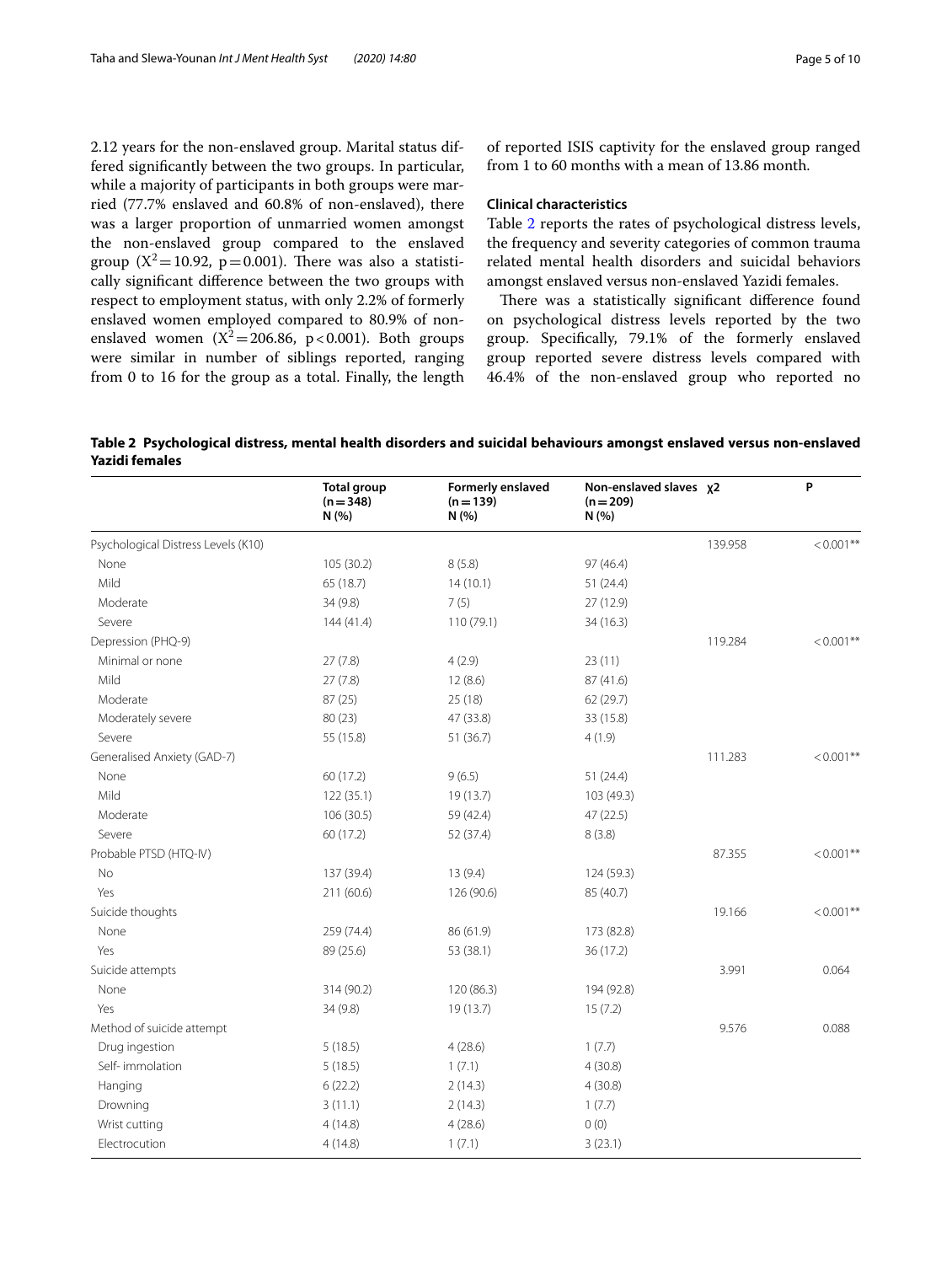distress ( $p < 0.001$ ). Significant differences were found amongst the two groups with respect to depression levels (p<0.001). In particular, moderately severe (33.8%) and severe depression (36.7%) was reported more frequently by the enslaved group compared to the non-enslaved group who were more frequently reporting mild levels of depression (41.6%). A similar pattern was noted for generalized anxiety symptoms, where more severe levels were noted by the formerly enslaved group compared with non-enslaved group  $(p < 0.001)$ . Notably, those who were formerly enslaved more frequently reported moderate (42.4%) and severe (37.4%) compared with mild anxiety symptoms being reported by 49.3% of the nonenslaved group. Probable PTSD was statistically more common amongst the enslaved group compared with non-enslaved group (90.6% versus 40.7%;  $p < 0.001$ ). A statistically diference was noted for rates of self-reported suicidal thoughts which were more frequent amongst the formerly enslaved versus non-enslaved group (38.1% versus 17.2%; p<0.001). Higher rates of self-reported suicidal attempts were noted for the enslaved group (13.7% versus 7.2%) but this was not statistically signifcant. Similarly, no statistical diference was noted for methods of suicide between the groups although some patterns were observed such as more frequently reported drug ingestion (28.6%) and wrist cutting (28.6%) amongst the formerly enslaved group and self-immolation (30.8%) and hanging (30.8%) amongst the non-enslaved group.

Table [3](#page-5-0) reports the distribution of the number of probable mental health diagnoses amongst the participants in the two groups.

Amongst the total sample, 72 participants (20.7%) did not report symptoms to indicate a probable mental health disorder and this was signifcantly more likely amongst the non-enslaved group than the formerly enslaved  $(31.1\%$  versus 5%; p < 0.001). Participants in the non-enslaved group were more likely only one probable mental health disorder, namely either depression (11.5% versus 2.2%,  $p = 0.001$ ) and PTSD (17.2% versus 4.3%; p<0.001). Most notable was that 78.4% of the formerly enslaved group had 3 probable mental health disorders comorbidly (depression, GAD and PTSD) compared to 14.4% of the non-enslaved group  $(p < 0.001)$ .

## **Predictors of Probable Mental Health Disorders**

Table [4](#page-6-0) reports that odds ratios and 95% confdence intervals of socio-demographic characteristics as predictors for probable depression, GAD and PTSD by groups (formerly enslaved and non-enslaved).

When considering the formerly enslaved Yazidi group, no signifcant association was found between any demographic characteristics including duration of enslavement with the any of measures of mental health disorders. With reference to the non-enslaved Yazidi females, those who were unemployed were over two times more likely to have depression as assessed by the PHQ-9 ( $OR = 2.54$ , 95% CI=1.01-6.36; p<0.05), while a minor relationship was found between depression and having 5–8 siblings (OR=0.38, 95% CI=0.15–0.91; p<0.05). The impact of unemployment was even more pronounced on anxiety assessed by GAD-7 (OR=3.05, 95% CI=1.18– 7.91;  $p < 0.05$ ) and PTSD as measured by HTQ part IV  $(OR = 3.32, 95\% CI = 1.25-8.85; p < 0.05).$ 

## **Discussion**

In August 2014, the Yazidi population of Iraq and more specifcally of Sinjar, were desolated by ISIS attacks. [\[6](#page-8-5)] These attacks resulted in approximately that 2.5% of

| Number of probable diagnoses | <b>Total group</b><br>$(n = 348)$<br>N(%) | <b>Formerly enslaved</b><br>(n = 139)<br>N(% | Non-enslaved<br>$(n=209)$<br>N(%) | χ2      | P            |
|------------------------------|-------------------------------------------|----------------------------------------------|-----------------------------------|---------|--------------|
| Without diagnosis            | 72 (20.7)                                 | 7(5)                                         | 65(31.1)                          | 34.562  | $< 0.001$ ** |
| Single diagnostic category   |                                           |                                              |                                   |         |              |
| Only depression#             | 27(7.8)                                   | 3(2.2)                                       | 24(11.5)                          | 10.143  | $0.001*$     |
| Only GAD                     | 6(1.7)                                    | 0(0)                                         | 6(2.9)                            | 4.060   | 0.085        |
| Only PTSD                    | 42 (12.1)                                 | 6(4.3)                                       | 36(17.2)                          | 13.107  | $< 0.001$ ** |
| Two diagnostic categories    |                                           |                                              |                                   |         |              |
| Depression and GAD           | 32(9.2)                                   | 3(2.2)                                       | 29 (13.9)                         | 13.727  | $< 0.001$ ** |
| Depression and PTSD          | 24(6.9)                                   | 8(5.8)                                       | 16(7.7)                           | 0.469   | 0.527        |
| GAD and PTSD                 | 6(1.7)                                    | 3(2.2)                                       | 3(1.4)                            | 0.257   | 0.686        |
| Three diagnostic categories  |                                           |                                              |                                   |         |              |
| Depression, GAD, and PTSD    | 139 (39.9)                                | 109 (78.4)                                   | 30(14.4)                          | 124.822 | $< 0.001$ ** |

<span id="page-5-0"></span>**Table 3 Comorbidity of probable mental health disorders amongst the enslaved versus non-enslaved Yazidi females**

Depression, Patient Health Questionnaire-Depression Module total score≥10; GAD, Generalized Anxiety Disorder total score≥10, PTSD, post-traumatic stress disorder mean score≥2.5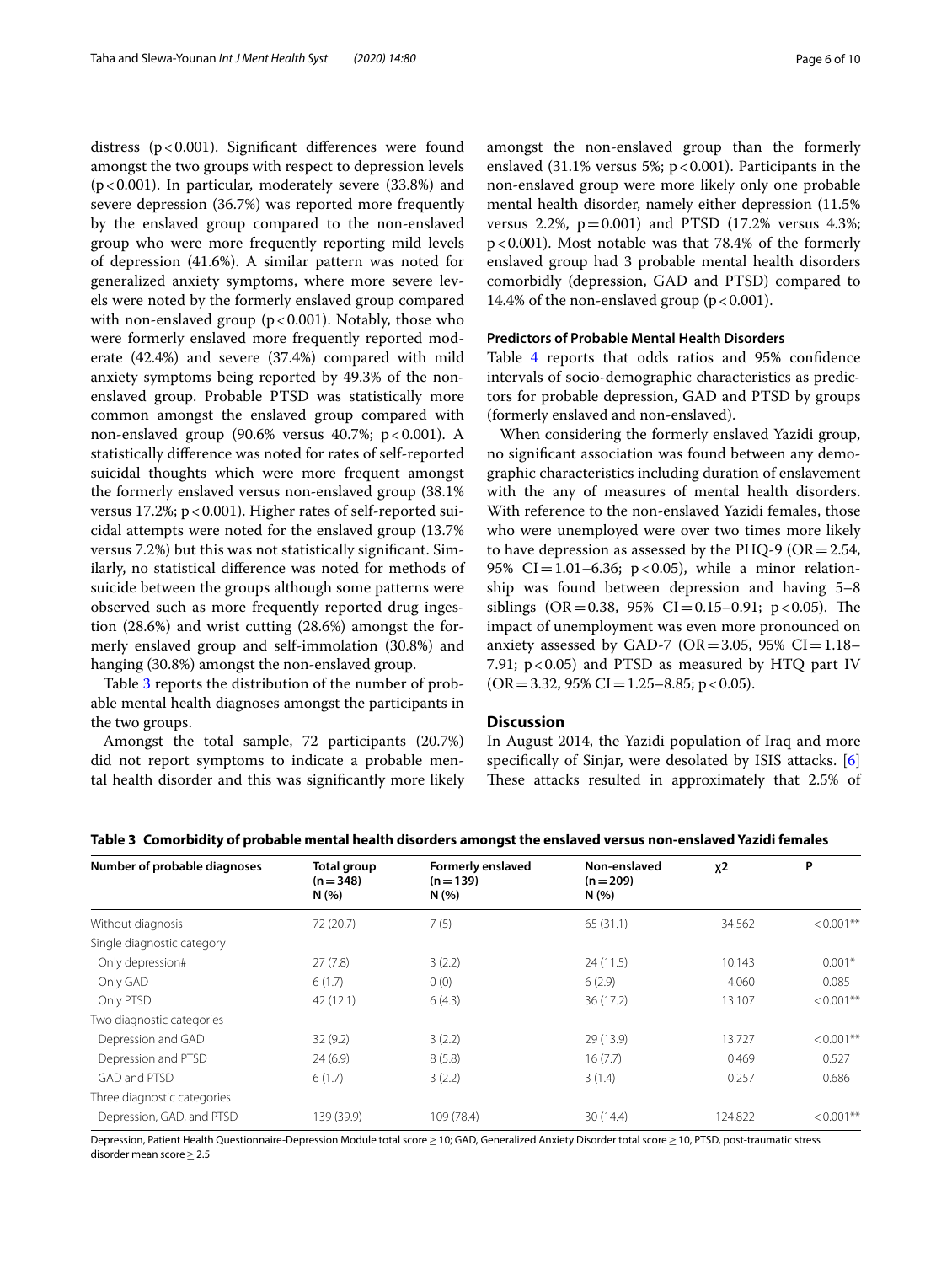| PTSD<br>0.89<br>0.63<br>3.32<br>$\overline{0}$ .<br>0.91<br>$\frac{3}{2}$<br>$\widehat{\epsilon}$<br>$\widehat{\epsilon}$<br>$0.98 - 1.02$<br>$0.24 - 1.45$<br>$0.33 - 2.28$<br>$0.84 - 1.04$<br>$1.18 - 7.91$<br>$0.4 - 1.79$<br>95% CI<br><b>Odds Ratio</b><br>GAD<br>0.93<br>0.59<br>0.86<br>0.85<br>3.05<br>$\overline{0}$<br>$\widehat{E}$<br>$\widehat{c}$<br>$1.01 - 6.36$<br>$0.89 - 1.08$<br>$0.24 - 1.64$<br>$0.97 - 1.01$<br>$0.15 - 0.91$<br>$0.26 - 1.1$<br>95% CI<br>I<br>Depression<br><b>Odds Ratio</b><br>0.99<br>0.98<br>0.54<br>2.54<br>0.38<br>0.63<br>$\widehat{\epsilon}$<br>$\begin{array}{c} \end{array}$<br>$0.21 - 71.96$<br>$0.58 - 15.87$<br>$0.33 - 11.34$<br>$0.97 - 1.15$<br>$0.86 - 1.32$<br>$0.14 - 3.06$<br>$0.94 - 1.02$<br>95% CI<br><b>Odds Ratio</b><br>PTSD<br>0.66<br>3.96<br>0.98<br>0001<br>3.05<br>$\overline{6}$<br>$\overline{0}$ .<br>$0.18 - 42.41$<br>$0.99 - 1.09$<br>$0.86 - 1.22$<br>$0.22 - 3.03$<br>$0.97 - 1.03$<br>$0.32 - 6.27$<br>$0.52 - 8.3$<br>95% CI<br><b>Odds Ratio</b><br>GAD<br>2.09<br>2.83<br>0.83<br>42<br>$\overline{5}$<br>$\Omega$<br>ā<br>$0.42 - 10.58$<br>$0.4 - 105.95$<br>$0.94 - 1.03$<br>$0.44 - 7.62$<br>$0.72 - 1.05$<br>$0.15 - 2.75$<br>$0.96 - 1.03$<br>95% CI<br>Depression<br><b>Odds Ratio</b><br>0.98<br>6.56<br>0.64<br>$\frac{1}{84}$<br>2.12<br>00.1<br>0.87<br>Length of enslavement<br>Employment status<br>Number of siblings<br>1-4 siblings (ref)<br>Employed (ref)<br>Unemployed<br>Married (ref)<br>Marital Status<br>5-8 siblings<br>> 9 siblings<br>Unmarried<br>Education<br>Predictors<br>Age | Formerly enslaved<br>$(n=139)$ |  |  | Non-enslaved<br>$(n=209)$ |  |                   |                |
|----------------------------------------------------------------------------------------------------------------------------------------------------------------------------------------------------------------------------------------------------------------------------------------------------------------------------------------------------------------------------------------------------------------------------------------------------------------------------------------------------------------------------------------------------------------------------------------------------------------------------------------------------------------------------------------------------------------------------------------------------------------------------------------------------------------------------------------------------------------------------------------------------------------------------------------------------------------------------------------------------------------------------------------------------------------------------------------------------------------------------------------------------------------------------------------------------------------------------------------------------------------------------------------------------------------------------------------------------------------------------------------------------------------------------------------------------------------------------------------------------------------------------------------------------------------------------------------------------|--------------------------------|--|--|---------------------------|--|-------------------|----------------|
|                                                                                                                                                                                                                                                                                                                                                                                                                                                                                                                                                                                                                                                                                                                                                                                                                                                                                                                                                                                                                                                                                                                                                                                                                                                                                                                                                                                                                                                                                                                                                                                                    |                                |  |  |                           |  |                   |                |
|                                                                                                                                                                                                                                                                                                                                                                                                                                                                                                                                                                                                                                                                                                                                                                                                                                                                                                                                                                                                                                                                                                                                                                                                                                                                                                                                                                                                                                                                                                                                                                                                    |                                |  |  |                           |  | <b>Odds Ratio</b> | 95% CI         |
|                                                                                                                                                                                                                                                                                                                                                                                                                                                                                                                                                                                                                                                                                                                                                                                                                                                                                                                                                                                                                                                                                                                                                                                                                                                                                                                                                                                                                                                                                                                                                                                                    |                                |  |  |                           |  |                   |                |
|                                                                                                                                                                                                                                                                                                                                                                                                                                                                                                                                                                                                                                                                                                                                                                                                                                                                                                                                                                                                                                                                                                                                                                                                                                                                                                                                                                                                                                                                                                                                                                                                    |                                |  |  |                           |  |                   | $0.99 - 1.03$  |
|                                                                                                                                                                                                                                                                                                                                                                                                                                                                                                                                                                                                                                                                                                                                                                                                                                                                                                                                                                                                                                                                                                                                                                                                                                                                                                                                                                                                                                                                                                                                                                                                    |                                |  |  |                           |  |                   | $0.81 - 1.01$  |
|                                                                                                                                                                                                                                                                                                                                                                                                                                                                                                                                                                                                                                                                                                                                                                                                                                                                                                                                                                                                                                                                                                                                                                                                                                                                                                                                                                                                                                                                                                                                                                                                    |                                |  |  |                           |  |                   |                |
|                                                                                                                                                                                                                                                                                                                                                                                                                                                                                                                                                                                                                                                                                                                                                                                                                                                                                                                                                                                                                                                                                                                                                                                                                                                                                                                                                                                                                                                                                                                                                                                                    |                                |  |  |                           |  |                   |                |
|                                                                                                                                                                                                                                                                                                                                                                                                                                                                                                                                                                                                                                                                                                                                                                                                                                                                                                                                                                                                                                                                                                                                                                                                                                                                                                                                                                                                                                                                                                                                                                                                    |                                |  |  |                           |  |                   | $0.31 - 1.3$   |
|                                                                                                                                                                                                                                                                                                                                                                                                                                                                                                                                                                                                                                                                                                                                                                                                                                                                                                                                                                                                                                                                                                                                                                                                                                                                                                                                                                                                                                                                                                                                                                                                    |                                |  |  |                           |  |                   |                |
|                                                                                                                                                                                                                                                                                                                                                                                                                                                                                                                                                                                                                                                                                                                                                                                                                                                                                                                                                                                                                                                                                                                                                                                                                                                                                                                                                                                                                                                                                                                                                                                                    |                                |  |  |                           |  |                   |                |
|                                                                                                                                                                                                                                                                                                                                                                                                                                                                                                                                                                                                                                                                                                                                                                                                                                                                                                                                                                                                                                                                                                                                                                                                                                                                                                                                                                                                                                                                                                                                                                                                    |                                |  |  |                           |  |                   | 1.25-8.85      |
|                                                                                                                                                                                                                                                                                                                                                                                                                                                                                                                                                                                                                                                                                                                                                                                                                                                                                                                                                                                                                                                                                                                                                                                                                                                                                                                                                                                                                                                                                                                                                                                                    |                                |  |  |                           |  |                   |                |
|                                                                                                                                                                                                                                                                                                                                                                                                                                                                                                                                                                                                                                                                                                                                                                                                                                                                                                                                                                                                                                                                                                                                                                                                                                                                                                                                                                                                                                                                                                                                                                                                    |                                |  |  |                           |  |                   |                |
|                                                                                                                                                                                                                                                                                                                                                                                                                                                                                                                                                                                                                                                                                                                                                                                                                                                                                                                                                                                                                                                                                                                                                                                                                                                                                                                                                                                                                                                                                                                                                                                                    |                                |  |  |                           |  |                   | $0.36 - 2.15$  |
|                                                                                                                                                                                                                                                                                                                                                                                                                                                                                                                                                                                                                                                                                                                                                                                                                                                                                                                                                                                                                                                                                                                                                                                                                                                                                                                                                                                                                                                                                                                                                                                                    |                                |  |  |                           |  |                   | $0.46 - 3.43$  |
|                                                                                                                                                                                                                                                                                                                                                                                                                                                                                                                                                                                                                                                                                                                                                                                                                                                                                                                                                                                                                                                                                                                                                                                                                                                                                                                                                                                                                                                                                                                                                                                                    |                                |  |  |                           |  |                   | $\overline{1}$ |

<span id="page-6-0"></span>

| , GAD and PTSD by grour                                                                                                                                                                                                                                                                                                                                                                                         |  |
|-----------------------------------------------------------------------------------------------------------------------------------------------------------------------------------------------------------------------------------------------------------------------------------------------------------------------------------------------------------------------------------------------------------------|--|
|                                                                                                                                                                                                                                                                                                                                                                                                                 |  |
|                                                                                                                                                                                                                                                                                                                                                                                                                 |  |
|                                                                                                                                                                                                                                                                                                                                                                                                                 |  |
| ֞֝֝֝֝֝֝ <b>֛</b><br>.<br>,<br>$\begin{array}{c} \hline \rule{0pt}{2.5ex} \rule{0pt}{2.5ex} \rule{0pt}{2.5ex} \rule{0pt}{2.5ex} \rule{0pt}{2.5ex} \rule{0pt}{2.5ex} \rule{0pt}{2.5ex} \rule{0pt}{2.5ex} \rule{0pt}{2.5ex} \rule{0pt}{2.5ex} \rule{0pt}{2.5ex} \rule{0pt}{2.5ex} \rule{0pt}{2.5ex} \rule{0pt}{2.5ex} \rule{0pt}{2.5ex} \rule{0pt}{2.5ex} \rule{0pt}{2.5ex} \rule{0pt}{2.5ex} \rule{0pt}{2.5ex} \$ |  |
|                                                                                                                                                                                                                                                                                                                                                                                                                 |  |
|                                                                                                                                                                                                                                                                                                                                                                                                                 |  |
|                                                                                                                                                                                                                                                                                                                                                                                                                 |  |
| うち しゃしんこう                                                                                                                                                                                                                                                                                                                                                                                                       |  |
| i<br>C<br>C<br>:                                                                                                                                                                                                                                                                                                                                                                                                |  |
|                                                                                                                                                                                                                                                                                                                                                                                                                 |  |
|                                                                                                                                                                                                                                                                                                                                                                                                                 |  |
| <b>Dos to slevis</b><br>ā                                                                                                                                                                                                                                                                                                                                                                                       |  |
| $\sim -10.20$ and arow $\sim -1$                                                                                                                                                                                                                                                                                                                                                                                |  |
|                                                                                                                                                                                                                                                                                                                                                                                                                 |  |
| ֖֖֧֪֪֧֪֪֪֪֦֪֪֪֪֪֦֧֚֚֚֚֚֚֚֚֚֚֚֚֚֚֚֚֚֚֚֚֚֡֝֝֬֝֓֟֝֬֝֬֝֬֝֓֟֓֡֬֓֓֝֬֟֓֡֬                                                                                                                                                                                                                                                                                                                                              |  |
|                                                                                                                                                                                                                                                                                                                                                                                                                 |  |
|                                                                                                                                                                                                                                                                                                                                                                                                                 |  |
| ble 4                                                                                                                                                                                                                                                                                                                                                                                                           |  |
|                                                                                                                                                                                                                                                                                                                                                                                                                 |  |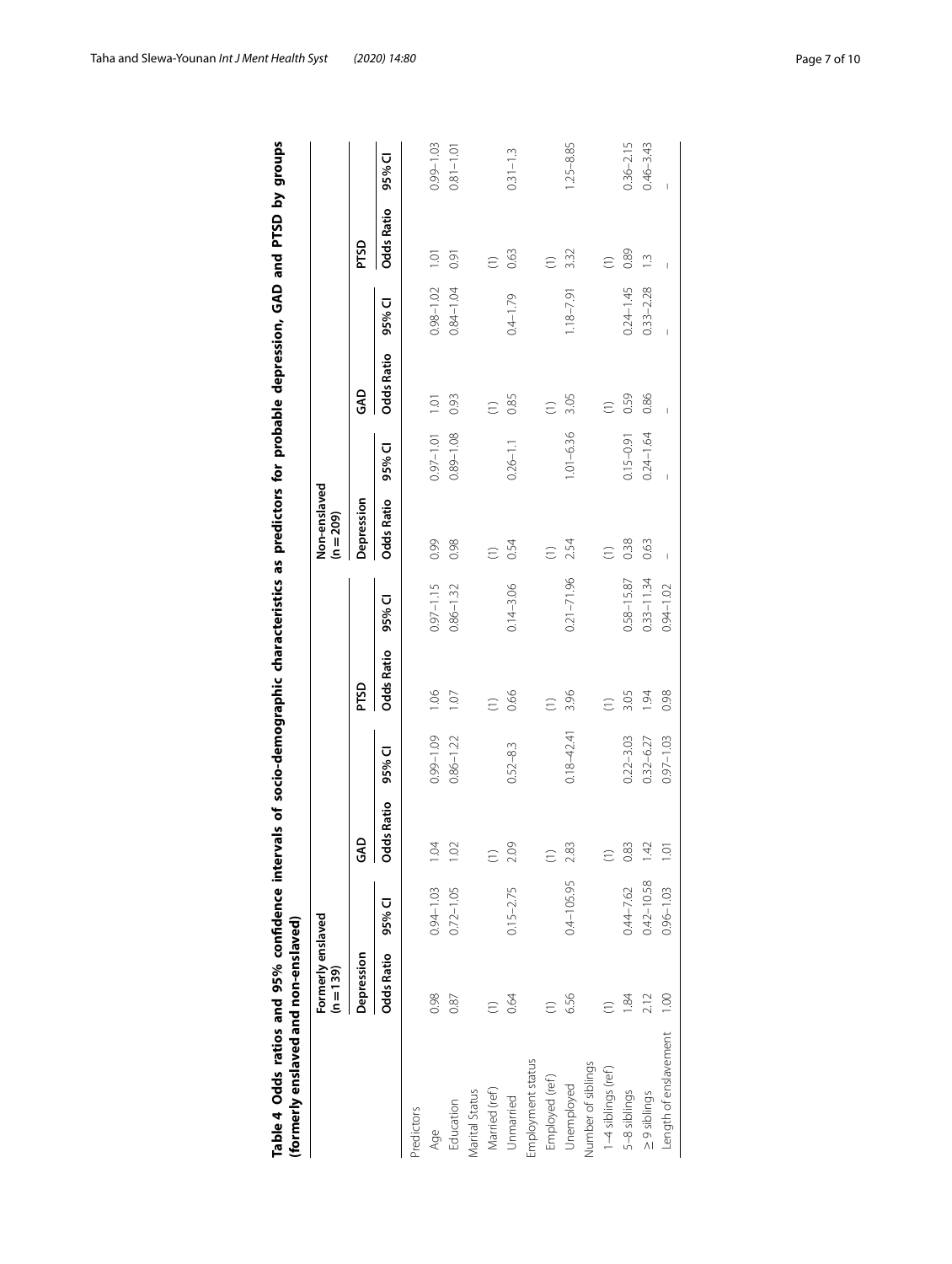the said population killed or abducted in the space of few days.  $[6]$  $[6]$  The atrocities were indiscriminating and executions of the most vulnerable being children, the elderly, and women as brutally common as those of the men who sought to defend their community. Females were enslaved, separated and forcibly shifted to diferent locations in ISIS controlled territorial dominion. Once enslaved, the girls and women were sold or gifted to ISIS fghters, subjected to prolonged sexual assaults, rape and physically tortured. [\[14\]](#page-9-6) To date, it is estimated that more than 3000 Yazidi females remain in ISIS captivity. [[24\]](#page-9-16).

To the best of our knowledge, this is frst large comparative study that sought to examine the mental health of formerly enslaved versus non-enslaved Yazidi females, prior to receiving any psychological intervention. Specifcally, measures of psychological distress, depression, anxiety, and PTSD were examined amongst those females living in IDP camps located in Duhok, North Iraq. By far, the most notable fnding was the signifcantly more frequent levels of severe psychological distress, severe depression and anxiety symptoms and higher rates of probable PTSD and self-reported suicidal thoughts noted amongst the enslaved group compared with the nonenslaved group. While the fnding of higher rates of mental health disorders amongst those enslaved, of and in itself, is not surprising given the signifcant literature on the psychological sequalae of sexual assault, rape and torture [[10\]](#page-9-2), it is the frst study to examine such rates in psychiatric treatment naïve participants, and thus revealing the true impact of such experiences. Our fnding of that over 90% of formerly enslaved Yazidi females had probable PTSD is well above previously reported rates of 57% [[14\]](#page-9-6) but consistent with others.[\[13](#page-9-5)] Differences between sample locations may account for this. Specifcally, in Kizilhan study [\[14](#page-9-6)], participants were recruited from those living in Germany, whereas ours were recruited from IDP camps in North Iraq. The possibility that being removed from the region where some ISIS fghters continue to live, may have reduced ongoing fear and this may have led to reduced symptomology cannot be discounted. On the other hand Ibrahim et al. noted rates of probable PTSD amongst the 65 formerly enslaved females surveyed to be between 98.5 and 100% dependent on the cut-off score utilised  $[13]$  $[13]$ . Although slightly higher than ours, possibly due to diferences in sample size and measures utlised, these rates further demonstrate the compelling evidence of the relationship between exposure to prolonged sexual, physical and psychological torture and the development of PTSD [\[6](#page-8-5)]. Another fnding of interest from our study was that rates of moderate and above depression for both groups were well above rates of moderate and above generalized anxiety. Over 88% of those females from the formerly enslaved group had at least moderate or greater levels of depression compared with 79.8% of said group demonstrating moderate or more levels of anxiety. Amongst the non-enslaved group, this diference was even more pronouce, with almost twice as many females in this group having at least moderate or greater depression than similar severity of anxiety (47.4% compared to 26.3%). This would indicate that depression is a frequent response to the experience of trauma, a fnding that has also been noted in both general populations and refugees [\[25](#page-9-17)] and in sexual assaulted women from war affected populations  $[12]$ . The importance of treatment interventions that undertake a multifocal approach is even more necessitated by our fnding of the high levels of comorbidity within the formerly enslaved females, with 78% having met the cut off scores for all three mental health scales assessed.

Measures of suicidal thoughts and attempts also differed between the two groups. In particular, our fndings indicated that females from the formerly enslaved group were signifcantly more likely to have suicidal thoughts compared to the non-enslaved group but did not difer signifcantly with regards to self-reported rates of suicide attempts or methods. Previous research on suicide amongst refugee populations is conficting with some indicating these populations are at elevated risk but others not [[26\]](#page-9-18). Most relevant has been reports from organisations assisting in the rehabilitation of Yazidi females, which have indicated that these women are at increased risk of suicide attempts and completions but more rigorous investigations are needed [\[27](#page-9-19)]. In the past 4 years, efforts by the Yezidi community to undertake healing rituals in their holy city Lalish to assist in the rehabilitation of formerly enslaved females, is likely to have a positive impact on these tragic outcomes, but the distinct possibility of ongoing discrimination perpetrated within their own community continues to play a role their suicide behaviours [[7\]](#page-9-20).

When examining the role of socio-demographic predictors on mental health disorders amongst the two groups, unemployment was found to strongly predicted depression, generalized anxiety and PTSD in the non-enslaved group. Conversely, siblings, namely those with between 5 to 8 siblings, were less likely to have depression, within the non-enslaved group. These findings seem to support the notion, that ongoing contextual factors such as access to an income and social support, presumably what having a larger family may represent, are important factors in determining responses to traumatic experiences and this is consistent to other investigations [\[13](#page-9-5)]. Our fnding that no socio-demographic factors were found to be predictive amongst the formerly enslaved group is also telling, providing further support for the harmful role that being enslaved and subjected to prolonged sexual assault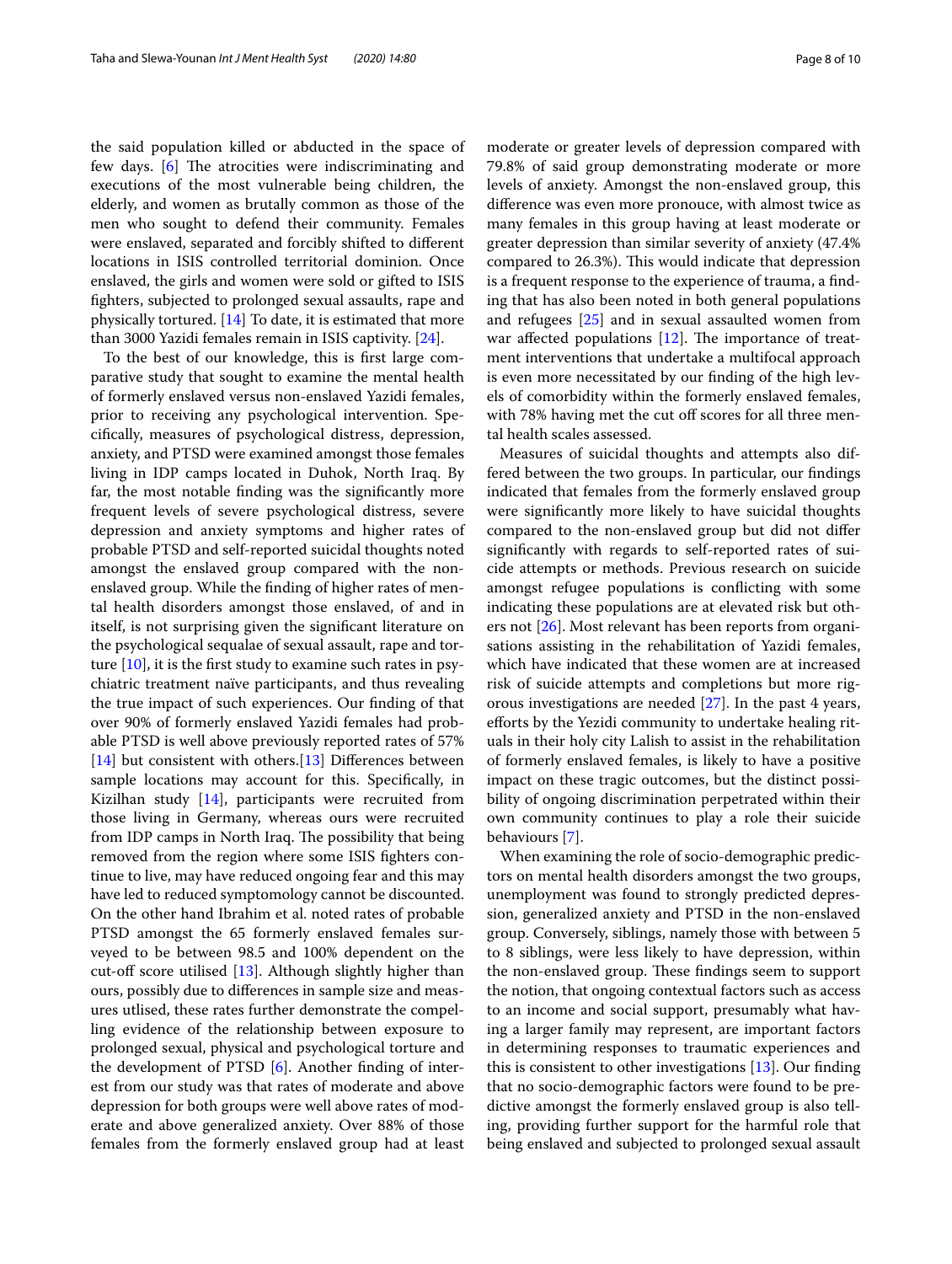has on mental health outcomes regardless of sociodemographic factors. Our fndings are similar to Ibrahim et al. [[13\]](#page-9-5) where income was found to be have protective effect on PTSD and depression amongst the non-enslaved group, whereas only enslavement events found to signifcantly predict PTSD and depression in the former enslaved group.

Strengths of the current research include the initial recruitment of a relatively large, comparative samples, the collection of data by means of in-person interviews conducted by highly experienced female clinical psychologists who were able to undertake the interviews in either Arabic or Kurdish according the participants preference and the assessment of a broad range of demographic variables and other potential covariates. Several limitations of the research should also be noted. Firstly, despite signifcant eforts to obtain a representative sample of Yazidi females from both groups, assessing only those 17 years and older, precluded the representation of adolescent females. Secondly, the examination of depression, anxiety and PTSD, all common trauma related disorders, would have benefted with a measure of complex PTSD, which has been increasingly recognised as a mental health disorder following exposure to prolong and intense traumas. On the matter of assessment, while the mental health conditions were examined using commonly utilised cross-cultural tools, they were however self-report questionnaires rather than structured interview. The sample size of formerly enslaved Yazidi females, while larger than previous investigations, was small, hindered by the fact that access to psychiatric treatment naïve participants is difficult, with most either having already started therapeutic interventions and others are still in captivity.

#### **Conclusion**

Exposure to enslavement has signifcant impact on mental health outcomes leading to greater rates of depression, generalized anxiety and PTSD. Our fnding that amongst those formerly enslaved thoughts of suicide were signifcantly more frequent highlight the importance of urgent psychosocial rehabilitation. Eforts to develop and report on programs that aim to address this signifcant trauma within the unique cultural context of Yazidi community, should be the immediate and next steps.

#### **Abbreviations**

BRHA: Board of Relief and Humanitarian Afairs; DSM: Diagnostic and Statistical Manual of Mental Disorders; GAD-7: Generalized Anxiety Disorder -7 Item Scale; GIZ: German Corporation for International Cooperation; HTQ: Harvard Trauma Questionnaire; IDP: Internally Displaced Person; ISIS: Islamic State of Iraq and Syria; K10: Kessler Psychological Distress Scale-10; MDD: Major Depressive Disorder; PHQ-9: Patient Health Questionnaire; PTSD: Posttraumatic Stress Disorder; UN: United Nations; UNFPA: United Nations Fund for Population Activities; UNHCR: United Nations High Commissioner for Refugees; UNICEF: United Nations International Children's Emergency Fund.

#### **Acknowledgement**

The authors acknowledge the important role of the Jiyan Foundation of Human Rights for their valuable involvement in the conduction of this study. The foundation was essential in organising access to survivors, assistance with the interviews, data entry and support. Moreover, we wish to thank the administration of Duhok Survivors' Center for their cooperation. Finally, we are grateful for Dr. Hushyar Mosa Sulaiman advice regarding the statistical analysis undertaken.

#### **Authors' contributions**

PHT and SSY conceived and designed the study. PHT led and assisted with data collection, data management and statistical analyses. PHT and SSY contributed in the data interpretation. PHT and SSY contributed with revisions and approved the fnal manuscript. All authors read and approved the fnal manuscript.

#### **Funding**

No funding was allocated for this study.

#### **Availability of data and materials**

The data from this study cannot be shared in order to protect the anonymity of the participants.

#### **Ethics approval and consent to participate**

Approval for the study was sought and obtained from the Scientific Committee of College of Medicine, University of Duhok and the Research Ethics Committee of Duhok Directorate General of health (reference number 12032019–2). Further, permission from the Directors of the Duhok Survivors' Centre and Jiyan Foundation for Human Rights were sought and obtained. Written informed consent was obtained from all participants.

#### **Consent for publication**

Not applicable.

#### **Competing interests**

The authors have no competing interests to declare.

#### **Author details**

<sup>1</sup> Psychiatry Unit, College of Medicine, University of Duhok, Duhok, Iraq.<br><sup>2</sup> School of Medicine, Humanitarian and Development Research Initiative, Translational Health Research Institute, Western Sydney University, Locked Bag 1797, Penrith South DC NSW, Sydney 1797, Australia. <sup>3</sup> Honorary Senior Research Fellow, Centre for Mental Health, Melbourne School of Population and Global Health, University of Melbourne, Melbourne, Australia.

#### Received: 26 May 2020 Accepted: 29 October 2020 Published online: 10 November 2020

#### **References**

- <span id="page-8-0"></span>1. Kizilhan JI, Noll-Hussong M. Individual, collective, and transgenerational traumatization in the Yazidi. BMC Med. 2017;15(1):2–5.
- <span id="page-8-1"></span>2. Who Are the Yazidis, the Ancient, Persecuted Religious Minority Struggling to Survive in Iraq?. [https://www.nationalgeographic.com/](https://www.nationalgeographic.com/news/2014/8/140809-iraq-yazidis-minority-isil-religion-history/) [news/2014/8/140809-iraq-yazidis-minority-isil-religion-history/](https://www.nationalgeographic.com/news/2014/8/140809-iraq-yazidis-minority-isil-religion-history/). Accessed 30 Apr 30.
- <span id="page-8-2"></span>3. Ceri V, Özlü-Erkilic Z, Özer Ü, Yalcin M, Popow C, Akkaya-Kalayci T. Psychiatric symptoms and disorders among Yazidi children and adolescents immediately after forced migration following ISIS attacks. Neuropsychiatrie. 2016;30(3):145–50.
- <span id="page-8-3"></span>4. Cetorelli V, Burnham G, Shabila N. Health needs and care seeking behaviours of Yazidis and other minority groups displaced by ISIS into the Kurdistan Region of Iraq. PLoS ONE. 2017;12(8):e0181028.
- <span id="page-8-4"></span>5. El Sount CRO, Denkinger JK, Windthorst P, Nikendei C, Kindermann D, Renner V, et al. Psychological burden in female, iraqi refugees who suffered extreme violence by the "islamic state": The perspective of care providers. Front Psychiatry. 2018;9:1–10.
- <span id="page-8-5"></span>6. Cetorelli V, Sasson I, Shabila NP, Burnham G. Mortality and kidnapping estimates for the Yazidi population in the area of Mount Sinjar,